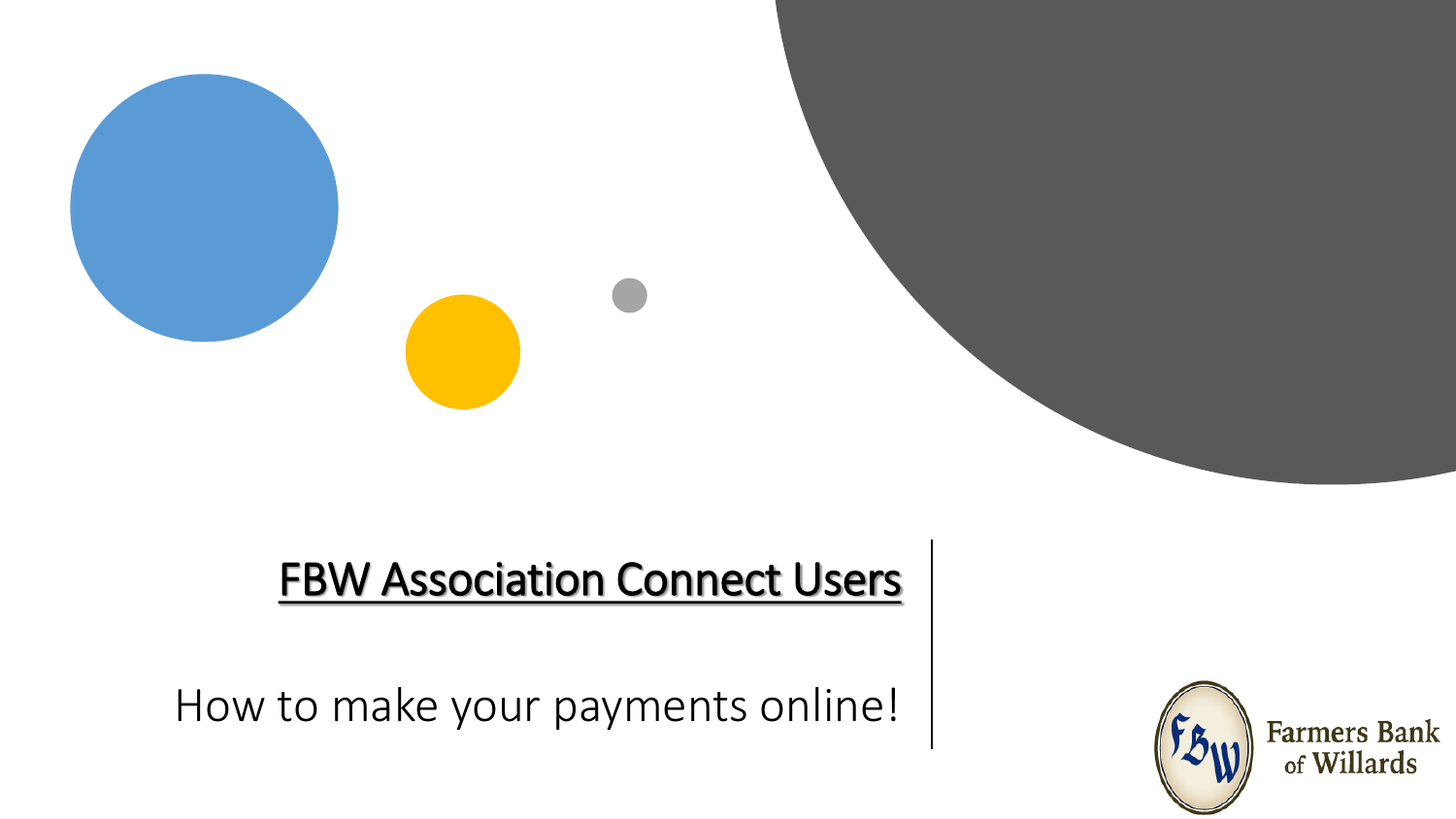How to Access Your Payment Page



Farmers Bank of Willards - Online Property Pay Search

Select a password and you're ready to make your payments! <sup>4</sup>

Please Search Your Property Name to Make Payment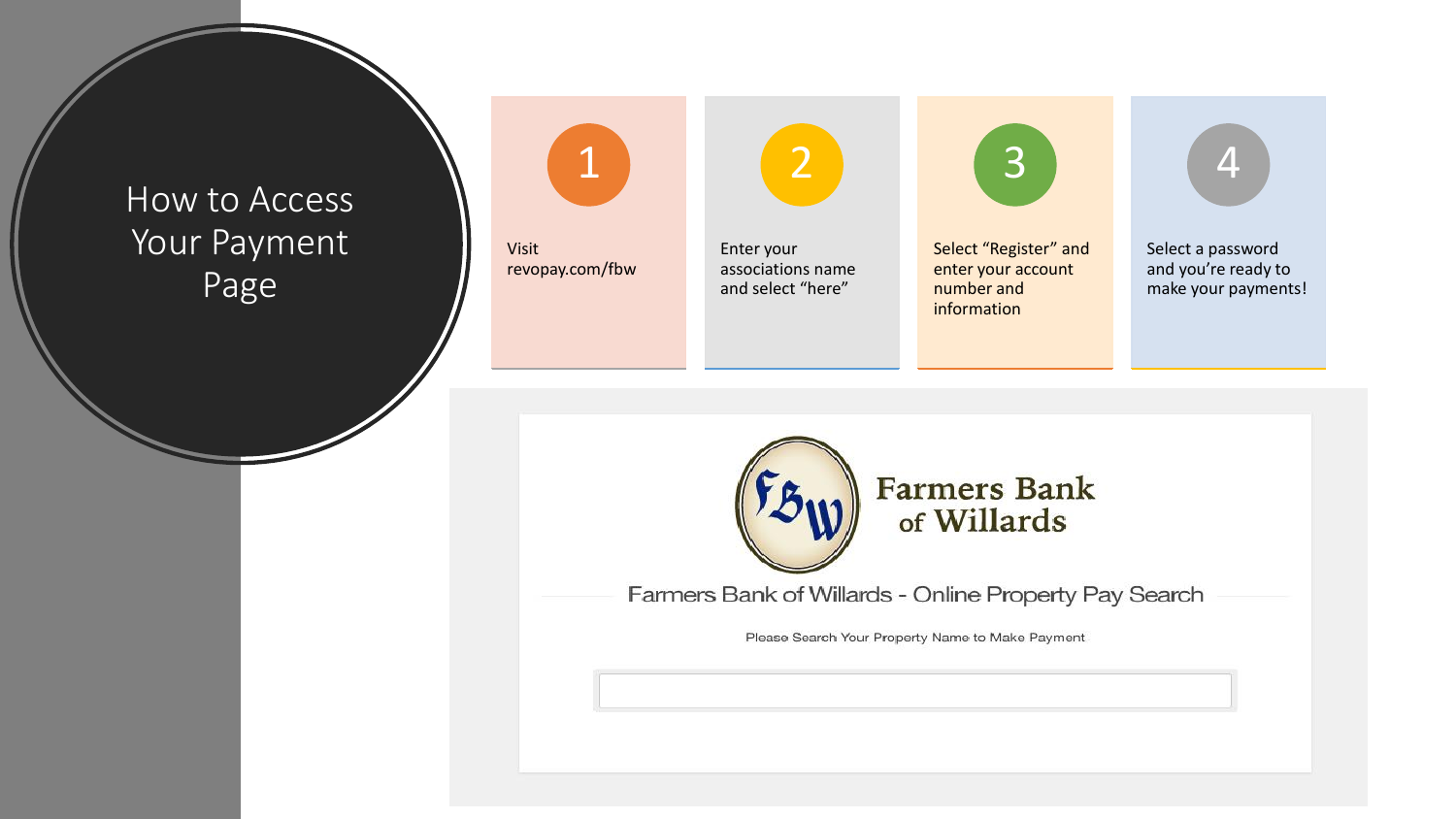## **Quick Reference Points**

1- QuickPay Make a payment easily by using only your account number and payment method.

2- If you've registered for an account you can Log in with your Username and Password

3. Register to manage payment methods, payment history and schedule autopayments.



**Farmers Bank**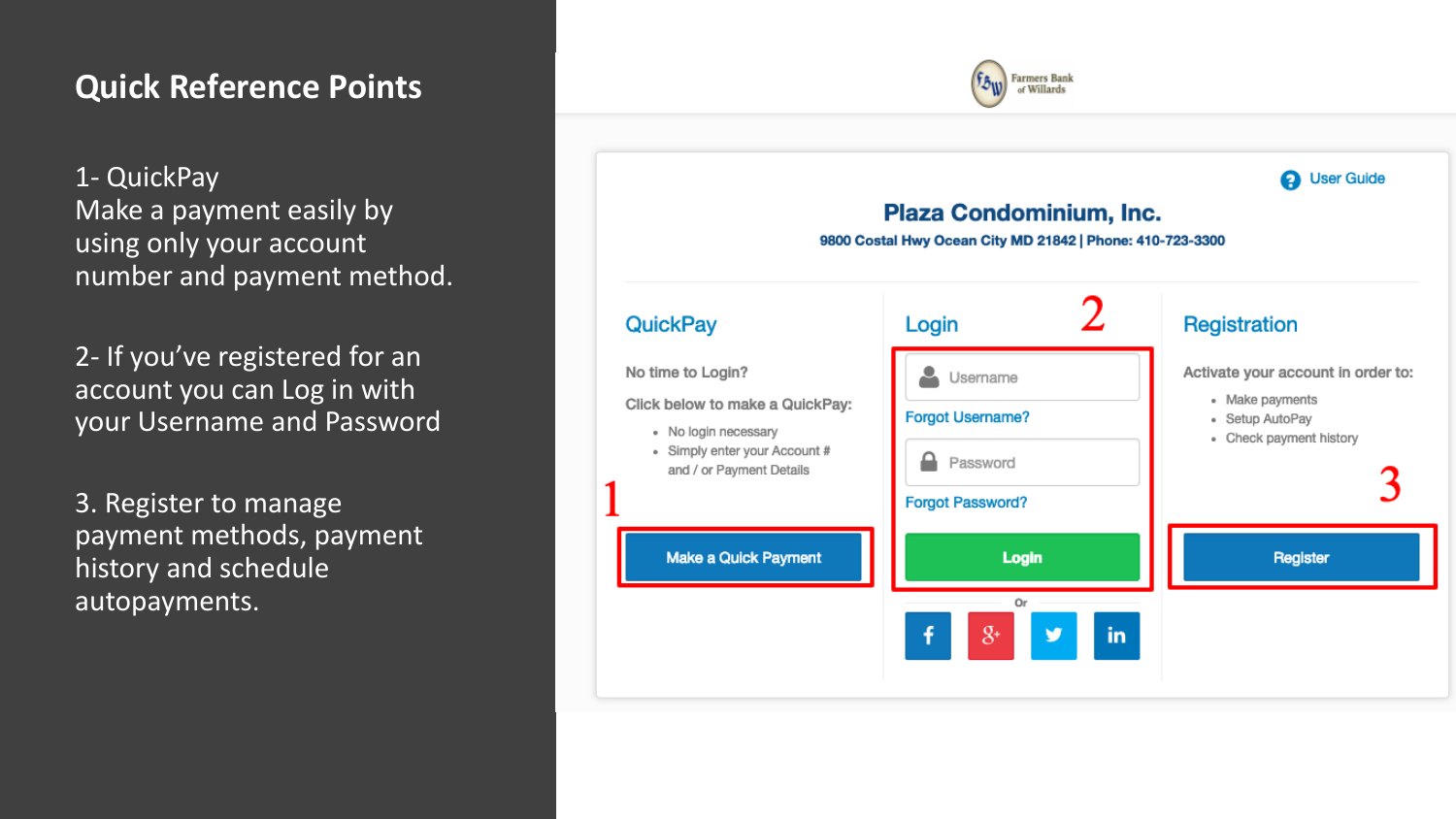

## How to Register your Account

- Once you make it to your Associations Payor Portal select "Register"
- Enter your Account number and select "Proceed with new user Registration"
- Fill out any information that may be missing and select "Submit Registration"
- Enter in a password and select "Save"
- You will then be logged in and can process a one time payment or schedule an Autopayment.
- See step-by-step example on the next page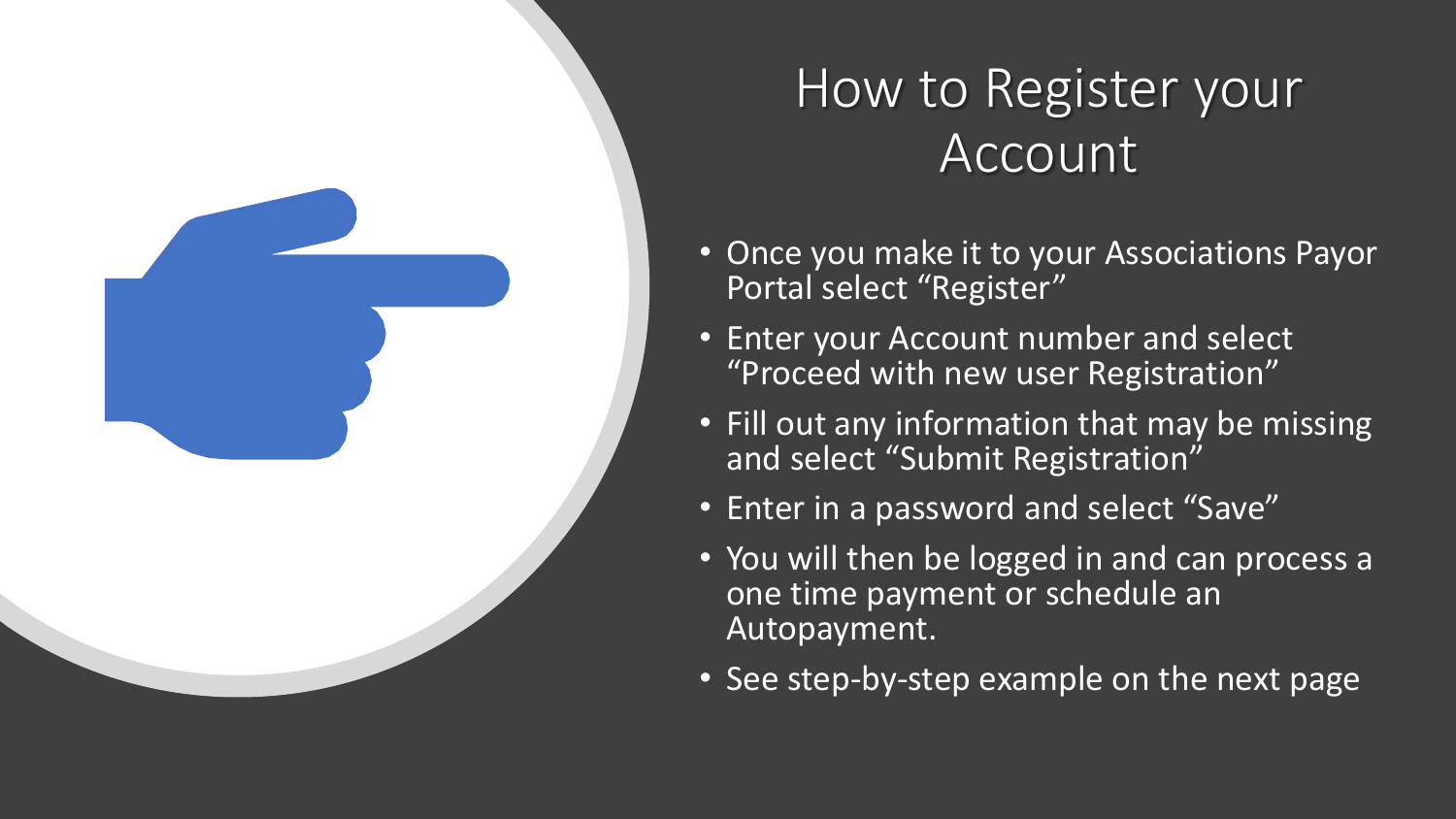| $\left(\mathsf{f}_{\mathfrak{H}_\mathsf{W}}\right)$ Farmers Bank                                     | <b>MAKE A QUICK PAYMENT</b>                                                                          |                             | West Harbor Village Property Homeowners<br>220 16th Street Ocean City MD 21842   Phone: 410-289-6156 |                                |                            |  |
|------------------------------------------------------------------------------------------------------|------------------------------------------------------------------------------------------------------|-----------------------------|------------------------------------------------------------------------------------------------------|--------------------------------|----------------------------|--|
| West Harbor Village Property Homeowners<br>220 16th Street Ocean City MD 21842   Phone: 410-289-6156 |                                                                                                      |                             | <sup>O</sup> User Guide<br><b>Continue with New User Registration</b>                                |                                |                            |  |
| <b>New User Registration</b>                                                                         | <b>B</b> User Guide                                                                                  | 12345                       |                                                                                                      |                                |                            |  |
| Please enter your account # to continue:                                                             |                                                                                                      | Test                        | Test                                                                                                 |                                |                            |  |
| 12345                                                                                                |                                                                                                      | 12345 Sunnyside             |                                                                                                      |                                | Apt/Suite/Unit #           |  |
| <b>Proceed with New User Registration</b>                                                            |                                                                                                      | Los Angeles                 | CA                                                                                                   |                                | 90101                      |  |
|                                                                                                      |                                                                                                      | 4242896658                  |                                                                                                      | test@test.com                  |                            |  |
| click here if you don't have your Account #                                                          |                                                                                                      |                             |                                                                                                      |                                |                            |  |
| Already have an account? Login                                                                       |                                                                                                      |                             | Cancel                                                                                               |                                | <b>Submit Registration</b> |  |
|                                                                                                      |                                                                                                      |                             |                                                                                                      |                                |                            |  |
|                                                                                                      | 3<br>$\left(\text{F3}_\text{W}\right)$ Farmers Bank                                                  | <b>MAKE A QUICK PAYMENT</b> | click here if you don't have your Account #                                                          | Already have an account? Login |                            |  |
|                                                                                                      | West Harbor Village Property Homeowners<br>220 16th Street Ocean City MD 21842   Phone: 410-289-6156 |                             |                                                                                                      |                                |                            |  |
|                                                                                                      | Thank you for registering!                                                                           | €                           |                                                                                                      |                                |                            |  |
|                                                                                                      | Please create a password (your username will be your email address: test@test.com)                   |                             |                                                                                                      |                                |                            |  |
| test@test.com                                                                                        | Your password must:                                                                                  |                             |                                                                                                      |                                |                            |  |
|                                                                                                      | $\checkmark$ Contain between 8 - 20 characters<br>$\checkmark$ Begin with a letter or number         |                             |                                                                                                      |                                |                            |  |
|                                                                                                      | √ Include at least 1 UPPERCASE letter                                                                |                             |                                                                                                      |                                |                            |  |
| Save                                                                                                 | √ Include at least 1 lowercase letter<br>← Include at least 1 number                                 |                             |                                                                                                      |                                |                            |  |
|                                                                                                      | $\checkmark$ Include at least one of the following<br>allowable special characters: #\$@_!           |                             |                                                                                                      |                                |                            |  |